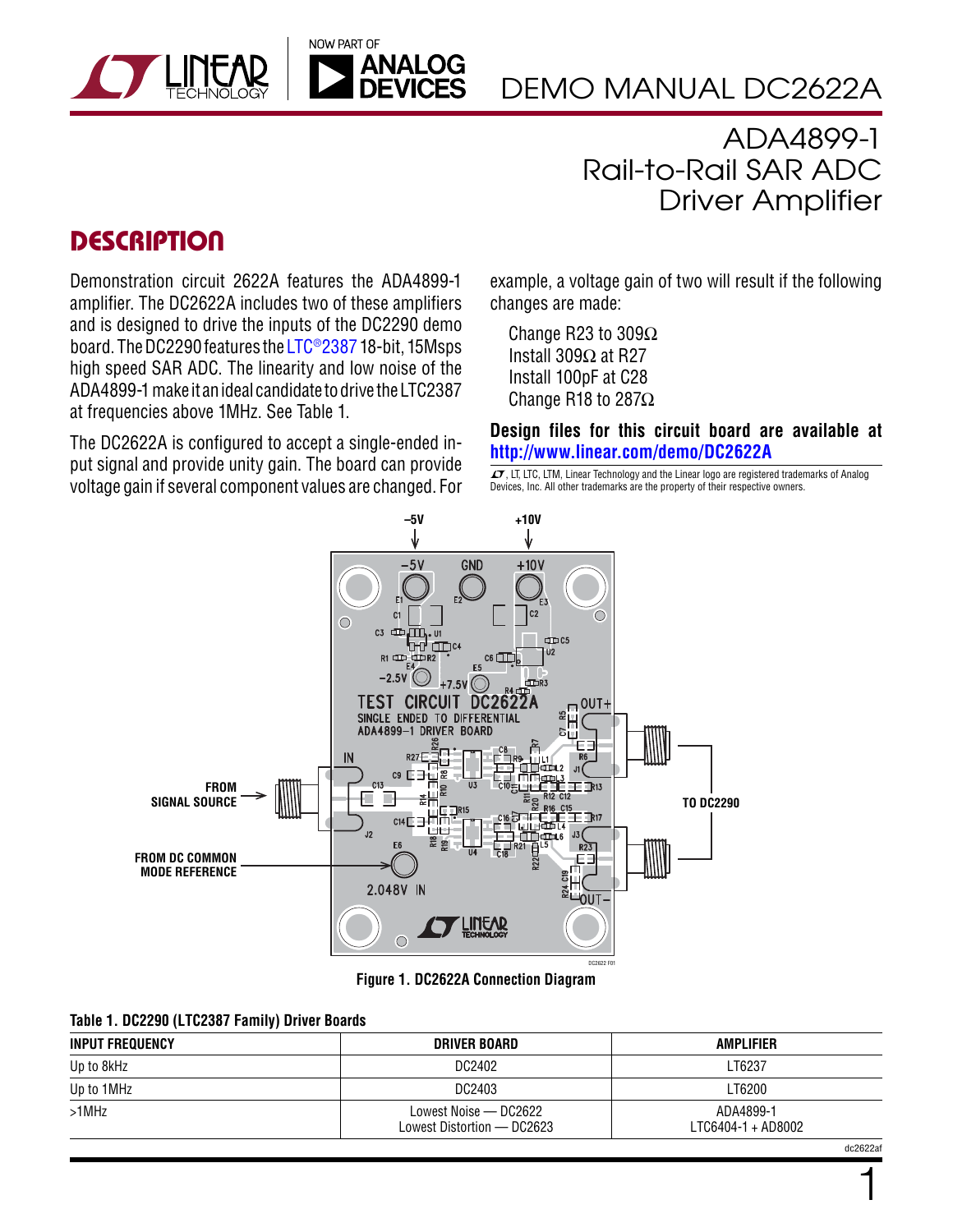# Quick Start Procedure

Connect the DC2622A to a DC2290A using the two output SMA connectors J1, J3. Connect the +10V and –5V DC supplies to the turrets on the DC2622A. Apply a 2.048V

DC voltage, preferably from E7 of the DC2290A, to 2.048V in turret of the DC2622A.

## Hardware Setup

### **SIGNAL CONNECTIONS**

**J2** IN. This is the signal input.

- **J3** –OUT. This is the negative signal output.
- **J1** +OUT. This is the positive signal output.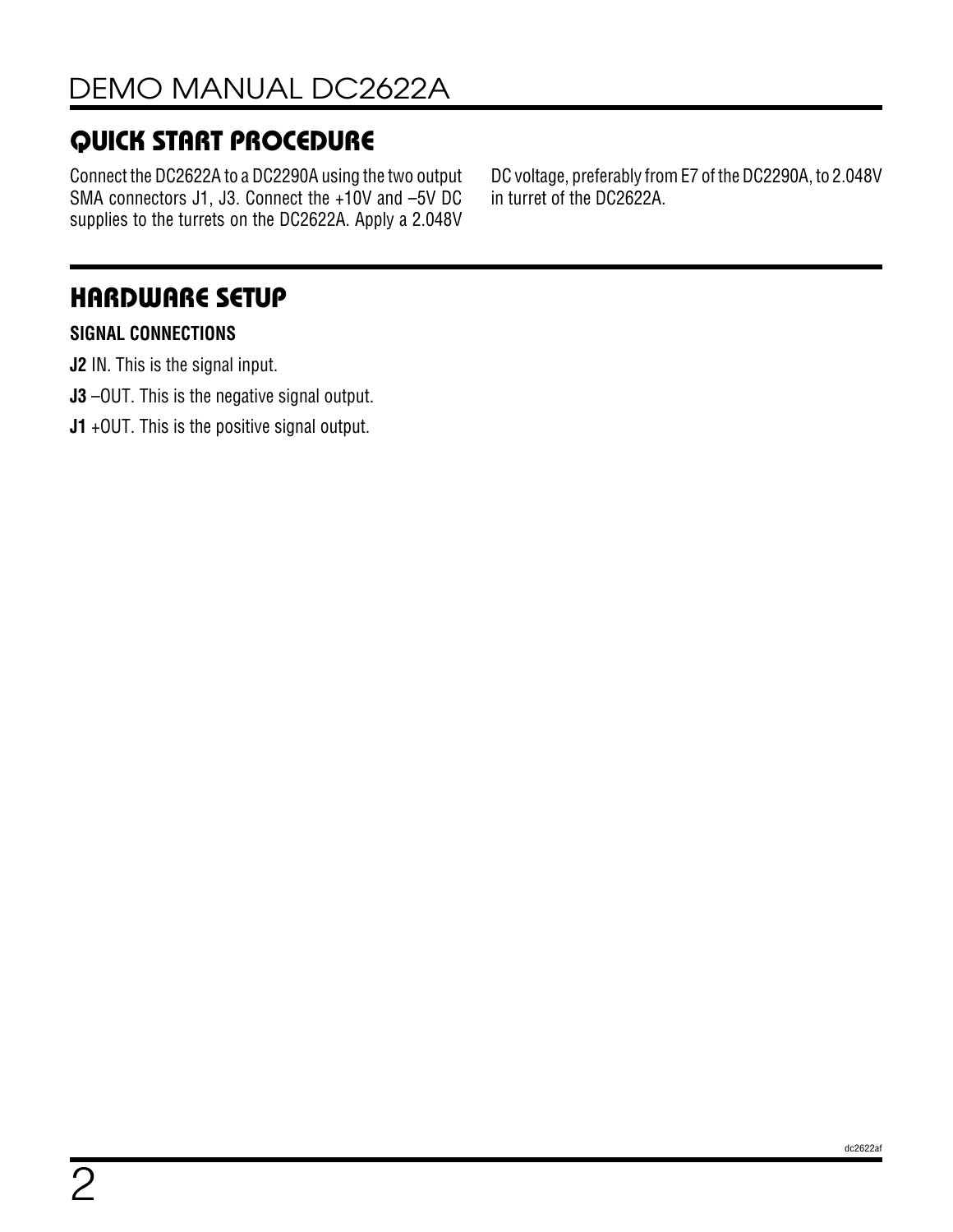### Schematic Diagram



dc2622af